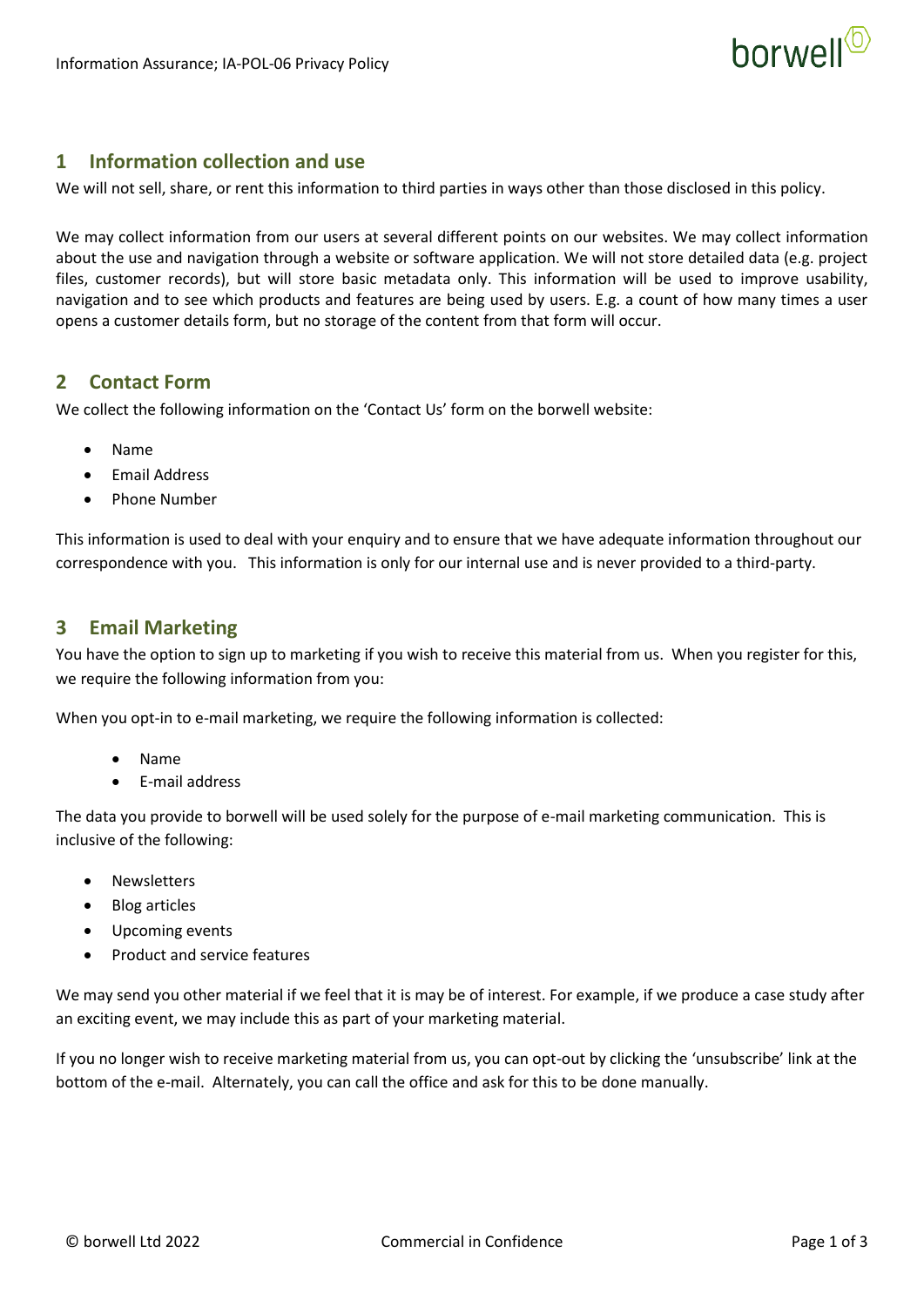

## **4 Email Alerts**

If a user wishes to subscribe to our alerts, updates and briefings. We ask for contact and delivery information such as name and e-mail address. All of these e-mail lists provide opt out facilities online and with each e-mail broadcast.

# **5 Cookies**

Many of our sites use cookies – A cookie is a file containing an identifier (a string of letters and numbers) that is sent by a web server to a web browser and is stored by the browser.

Cookies can also enable us to track and target the interests of our users in order to enhance the experience on our site.

We use cookies for the following purposes:

- Analysis we use cookies to help us to analyse the use and performance of our website and services.
- We use Google Analytics to analyse the use of our website. This will gather information about how the website is used through the use of cookies. The information gathered relating to our website is used to create reports about the use of our website. Google's privacy policy is available [here](https://www.google.com/policies/privacy/)

## **6 Logging**

We may use IP addresses to analyse trends, administer the site, track a user's movement, and gather broad demographic information for aggregate use. IP addresses are not linked to personally identifiable information and will not be passed on to any other organisation.

# **7 Security**

We take every precaution to protect our users' information on all of our web-based projects and websites. When users submit sensitive information via a website, their information is protected both online and off-line. When a registration form asks users to enter personal information (i.e. e-mail address), that information is encrypted and is protected with the best encryption software in the industry – SSL.

While on a secure page, such as an order form, the padlock icon in the Web browser system tray becomes locked. While we use SSL encryption to protect sensitive information online, we also do everything in our power to protect user-information off-line. All user information, not just the sensitive information mentioned above, is restricted in our office. Only employees who need the information to perform a specific job (for example, our financial controller or a member of the project team) are granted access to personally identifiable information.

# **8 Correction and updating of personal information**

If a user's personally identifiable information changes (such as postal address), or if a user no longer desires our service, we will endeavour to provide a way to correct, update or remove that user's personal data provided to us. This can be done at the registration page or by e-mailing the site editor. Many of our sites will offer subscribers an account management facility that will allow them to change or amend their own records.